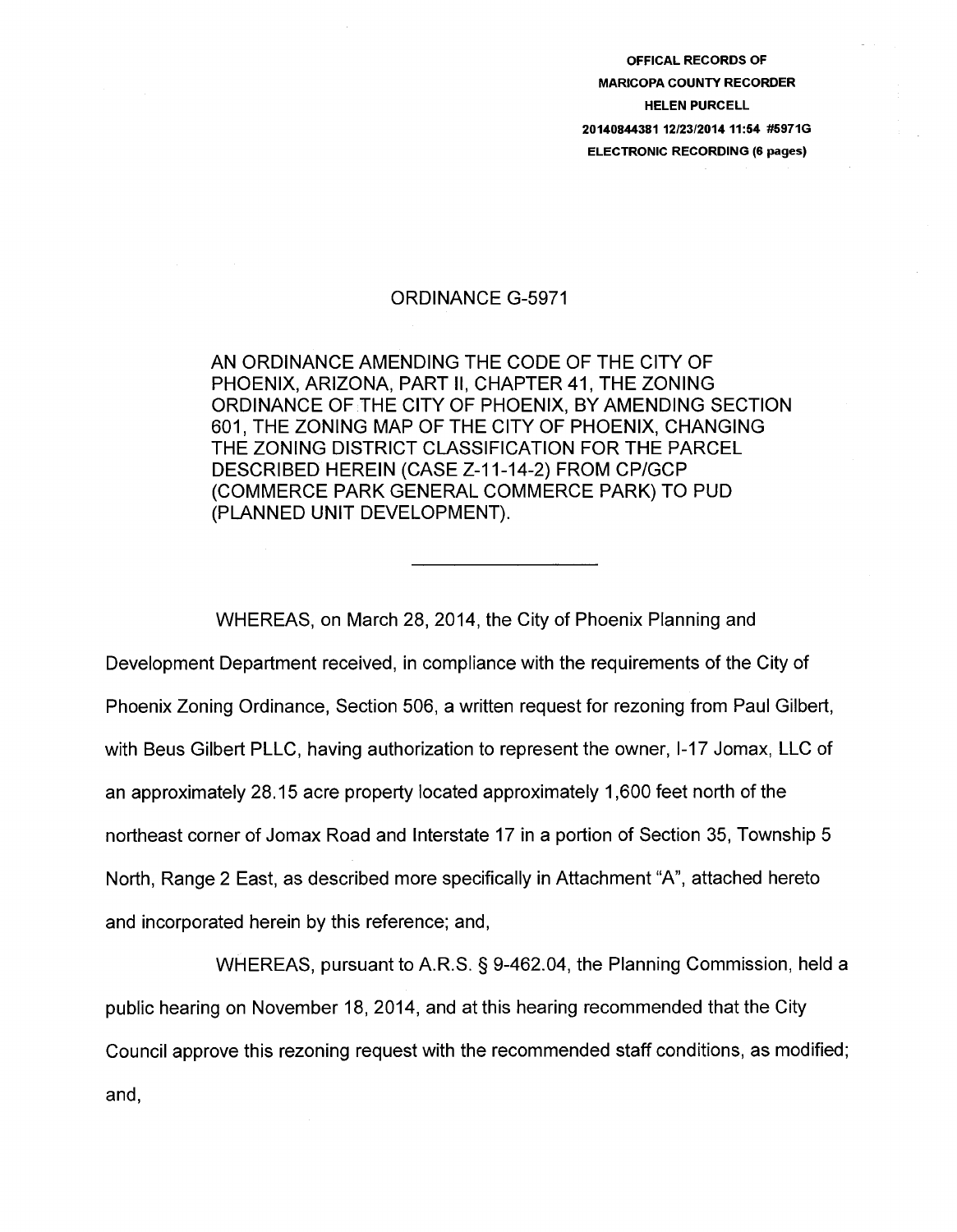WHEREAS, the City Council, at their regularly scheduled meeting held on December 17, has determined that, in accordance with A.R.S. § 9-462.01.F, this rezoning request, with the appropriate site specific requirements provided in Section 2, is consistent with and conforms to the General Plan, will conserve and promote the public health, safety and general welfare, and should be approved, subject to the conditions herein.

NOW, THEREFORE, BE IT ORDAINED BY THE COUNCIL OF THE CITY OF PHOENIX, as follows:

SECTION 1: The zoning of an approximately 28.15 acre property located approximately 1 ,600 feet north of the northeast corner of Jomax Road and Interstate 17 in a portion of Section 35, Township 5 North, Range 2 East, as described more specifically in Attachment "A", is hereby changed from "CP/GCP." (Commerce Park / General Commerce Park) to "PUD" (Planned Unit Development) and that the Planning and Development Director is instructed to modify The Zoning Map of the City of Phoenix to reflect this use district classification change as shown in Attachment "B".

SECTION 2: The specific nature of the subject property and of the rezoning request is more particularly described in case file Z-11-14-2, on file with the Planning and Development Department. Due to the site's specific physical conditions and the use district applied for by the applicant, this rezoning is subject to compliance with the PUD narrative and the following stipulations, violation of which shall be treated in the same manner as a violation of the City of Phoenix Zoning Ordinance:

> 1. An updated Development Narrative for the 1-17 Jomax PUD reflecting the changes approved through this request shall be submitted to the Planning and Development Department within 30 days of City Council approval of this request. The updated Development Narrative shall be consistent with the Development Narrative date stamped August 19, 2014.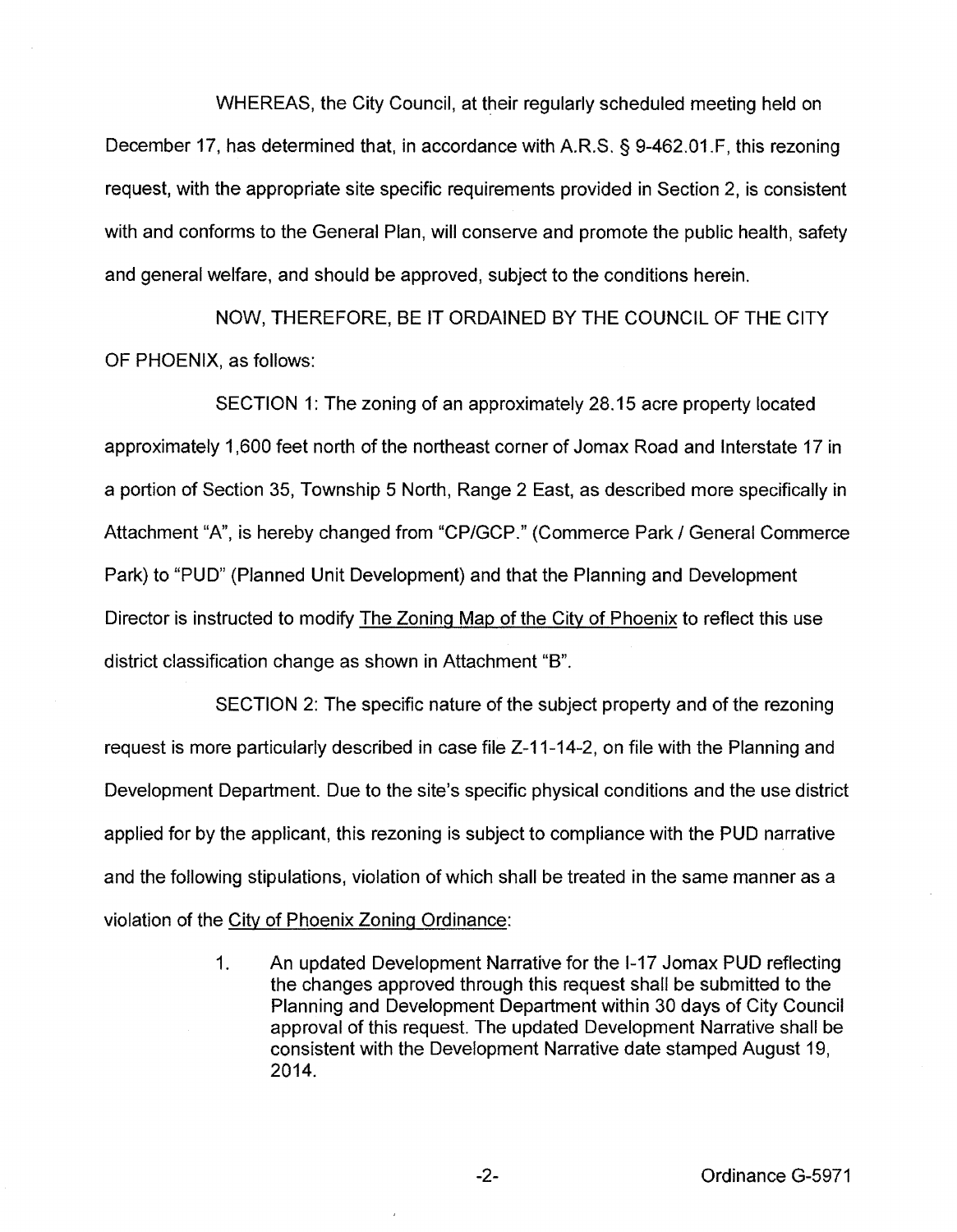- 2. There shall be a minimum of 50,000 square feet of development prior to an off premise advertising structure being permitted, as approved by the Planning and Development Department.
- 3. The property shall be brought into compliance by removing any violations at the site prior to any off-premise advertising structures being permitted.
- 4. Retail firearms sales and accessory uses shall be included as permitted uses.

SECTION 3: If any section, subsection, sentence, clause, phrase or portion of this ordinance is for any reason held to be invalid or unconstitutional by the decision of any court of competent jurisdiction, such decision shall not affect the validity of the remaining portions hereof.

| PASSED by the Council of the City of Phoenix this 17th day of December,               |
|---------------------------------------------------------------------------------------|
| 2014.                                                                                 |
| <b>MAYOR</b>                                                                          |
| <b>ATTEST:</b>                                                                        |
| <b>City Clerk</b><br><b>ACTING</b>                                                    |
| <b>APPROVED AS TO FORM:</b>                                                           |
| Acting City Attorney <sub>pγ∩</sub> \                                                 |
| <b>REVIEWED BY:</b>                                                                   |
| <b>City Manager</b><br>PL:tml:1158557v1: CM#99) (Item #131) 12/17/14                  |
| Attachments:<br>A - Legal Description (1 Page)<br>B - Ordinance Location Map (1 Page) |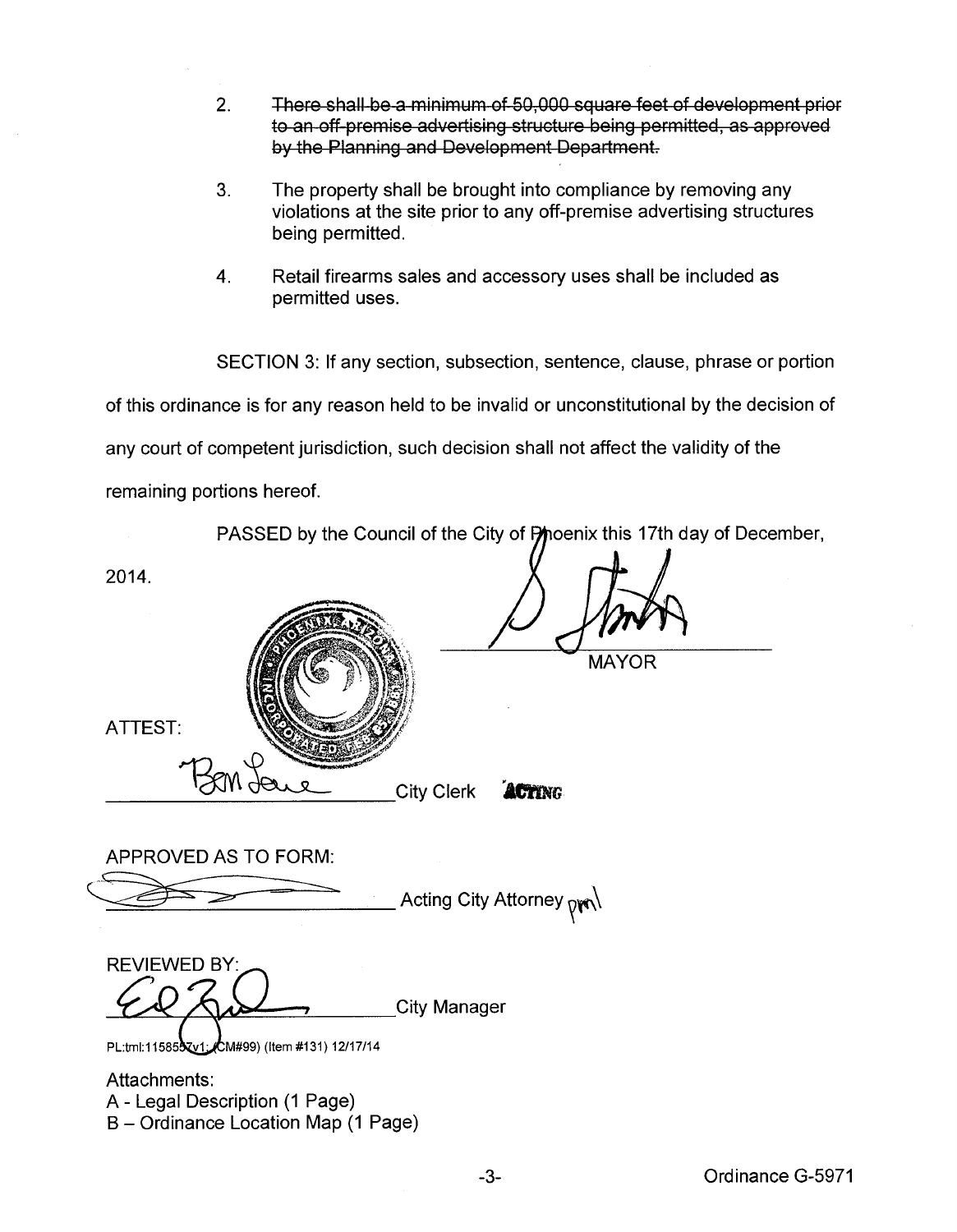### ATTACHMENT A

#### LEGAL DESCRIPTION FOR Z-11-14-2

## **Appendix A- Legal Description**

### **South Parcel**

A portion of the East half of Section 35, Township 5 North, Range 2 East of the Gila and Salt River Base and Meridian, Maricopa County, Arizona, being more particularly described as follows:

COMMENCING at the brass cap flush marking the North quarter carner of said Section 35, from which the brass cap fiush marking the center of said Section 35, bears South 00 degrees 39 minutes 42 seconds East 2647.66 feet, said line being the West line of the Northeast quarter of said Section 35 and the basis of the bearings in this description;

THENCE North 89 degrees 25 minutes 11 seconds East 999.62 feet olong the North line of said Northeast auarter:

THENCE South 09 degrees 52 minutes 47 seconds East 2685.36 feet to the POINT OF BEGINNING

THENCE North 80 degrees 10 minutes 09 seconds East 930.24 feet to the Westerly boundary of the Adobe Dam Skunk Creek Channel;

THENCE along sold Westerly boundary the following nine courses and distances:

THENCE South 03 degrees 23 minutes 30 seconds West 92.02 feet;

THENCE South 11 degrees 56 minutes 35 seconds West 192.21 feet;

THENCE South 19 degrees 25 minutes 02 seconds West 191.68 feet:

THENCE South 23 degrees 57 minutes 40 seconds West 191.31 feet:

THENCE South 32 degrees 56 minutes 38 seconds West 190.83 feet;

THENCE South 39 degrees 38 minutes 52 seconds West 1 10.95 feet;

THENCE South 35 degrees 55 minutes 15 seconds West 79.75 feet;

THENCE South 45 degrees 26 minutes 08 seconds West 192.76 feet;

THENCE South 55 degrees 46 minutes 47 seconds West 107.54 feet to the South line of the North half of the Southwest quarter of the Northeast quarter of the Southeast quarter of said Section 35;

THENCE South 89 degrees 20 minutes 35 seconds West 57.34 feet; THENCE North 09 degrees 52 minutes 47 seconds West 85.81 feet; THENCE North 63 degrees 56 minutes 56 seconds West 55.49 feet; THENCE North 14 degrees 09 minutes 39 seconds West 94.64 feet;

THENCE North 09 degrees 52 minutes 47 seconds West 793.50 feet to the POINT OF BEGINNING

EXCEPT ony portion lying within the right of way for Phoenix-Cordes Junction forth in Final Order instrument No. County, Arizona; and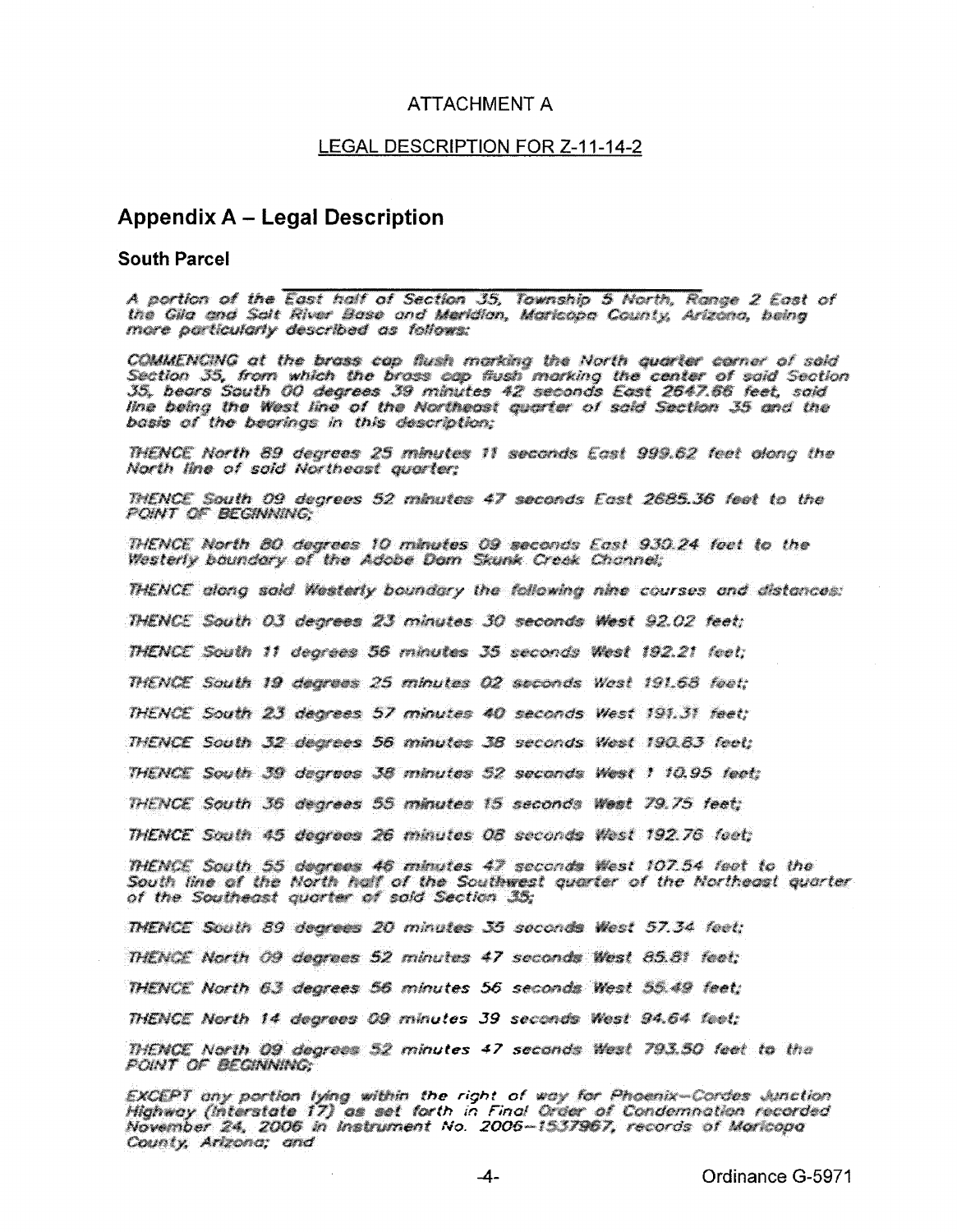# **Appendix A – Legal Description (continued)**

### **North Parcel**

A portion of the Northeast quarter of Section 35, Township 5 North, Range 2 East of the Gila and Salt River Base and Meridian, Maricopa County, Arizona, being more particularly described as follows:

Commencing at the brass cap flush marking the North quarter corner of said Section 35, from which the brass cap flush marking the center of said Section 35, bears South 00 degrees 39 minutes 42 seconds East 2647.66<br>feet, said line being the West line of the Northeast quarter of said Section 35 and the basis of the bearings in this description:

Thence North 89 degrees 25 minutes 11 seconds East 999.62 feet along the North line of said Northeast auarter:

Thence South 09 degrees 52 minutes 47 seconds East 2122.18 feet to the Point of Beginning;

Thence North 80 degrees 09 minutes 56 seconds East 979.66 feet to the Westerly boundary of the Adobe Dam Skunk Creek Channel:

Thence along said Westerly line the following four courses and distances: Thence South 12 degrees 08 minutes 44 seconds Eat 128.16 feet:

Thence South 05 degrees 50 minutes 25 seconds East 146.45 feet;

Thence South 03 degrees 35 minutes 10 seconds East 192.40 feet;

Thence South 03 degrees 23 minutes 30 seconds West 100.51 feet;

Thence South 80 degrees 10 minutes 09 seconds West 930.24 feet;

Thence North 09 degrees 52 minutes 47 seconds Wet 563.18 feet to the **Point of Bealnning** 

Except any portion lying within the right of way for Phoenix-Cordes Junction Highway (Interstate 17) as set forth in Final Order of Condemnation recorded November 24, 2006 in Instrument No. 2006-1537967, records of Maricopa County, Arizona; and